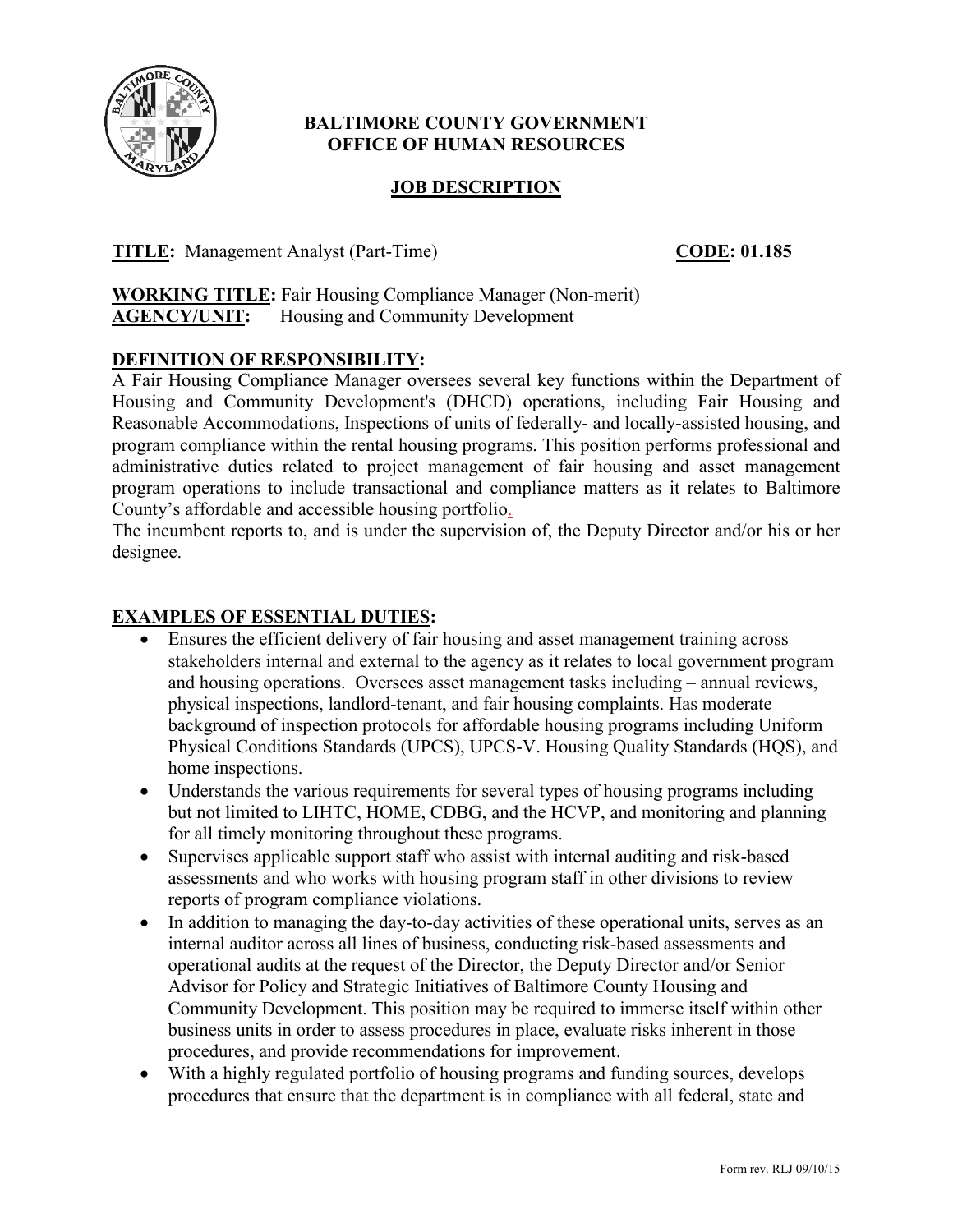local requirements. Develops and implements housing policies to adequately respond to the needs of County constituents, leads an Internal Audit Program, and performs independent appraisals of the effectiveness and integrity of all department activities and responsibilities.

- Assists the Senior Advisor for Policy and Strategic Initiatives in the development and maintenance of an internal operation audit plan that provides reasonable assurance of program compliance and assures the operational integrity of the Baltimore County Office of Housing, the HUD-recognized PHA entity.
- Presents to senior staff and other administrative officials regarding operational policies and audit/assessment recommendations.
- Supports the implementation of Baltimore County's policies of diversity and inclusion (founded on Fair Housing regulations) by being committed to the addition of healingcentered perspectives in management practices and transparency in decision making processes.

## **EXAMPLES OF OTHER DUTIES:**

- Prepares and presents communication programs and trainings related to Fair Housing regulations regarding such topics as new and revised policies and reports on the status of projects/programs.
- Conducts data management and analysis activities specific to the Baltimore County's long-term affordability of the County's portfolio
- Develops and implements innovative program enhancements in response to stakeholder needs.
- Researches, investigates and responds to questions and concerns from clients, community groups and other interested persons, as appropriate.
- Ensures programs' adherence to federal, state and local regulations.
- Interfaces with the Office of Law, Department of Planning, Department of Permits, Approvals and Inspections, the Office of Diversity and Inclusion and the Baltimore County Human Rights Commission on matters related to program area.
- Serves as a witness in judicial and quasi-judicial proceedings, or in cases related to client compliance with federal, state and local requirements for housing program.
- Prepares county, state and federal reports; participates in departmental response to HUD inquiries and audits.
- Investigates and resolves complaints/concerns from clients, citizens and staff.
- Mediates an appropriate solution to mutual concerns of clients and landlords.
- Represents the department on inter-departmental and community work groups and committees.
- Participates in the planning, development and evaluation of housing projects and programs, including development and evaluation of agreements and service delivery.
- Establishes and works toward achievement of program goals and objectives, implementing corrective action when required.
- Develops policies and procedures which integrate new federal, state and local regulations
- Interprets and provides technical assistance to staff on federal, state and local regulations pertaining to program areas.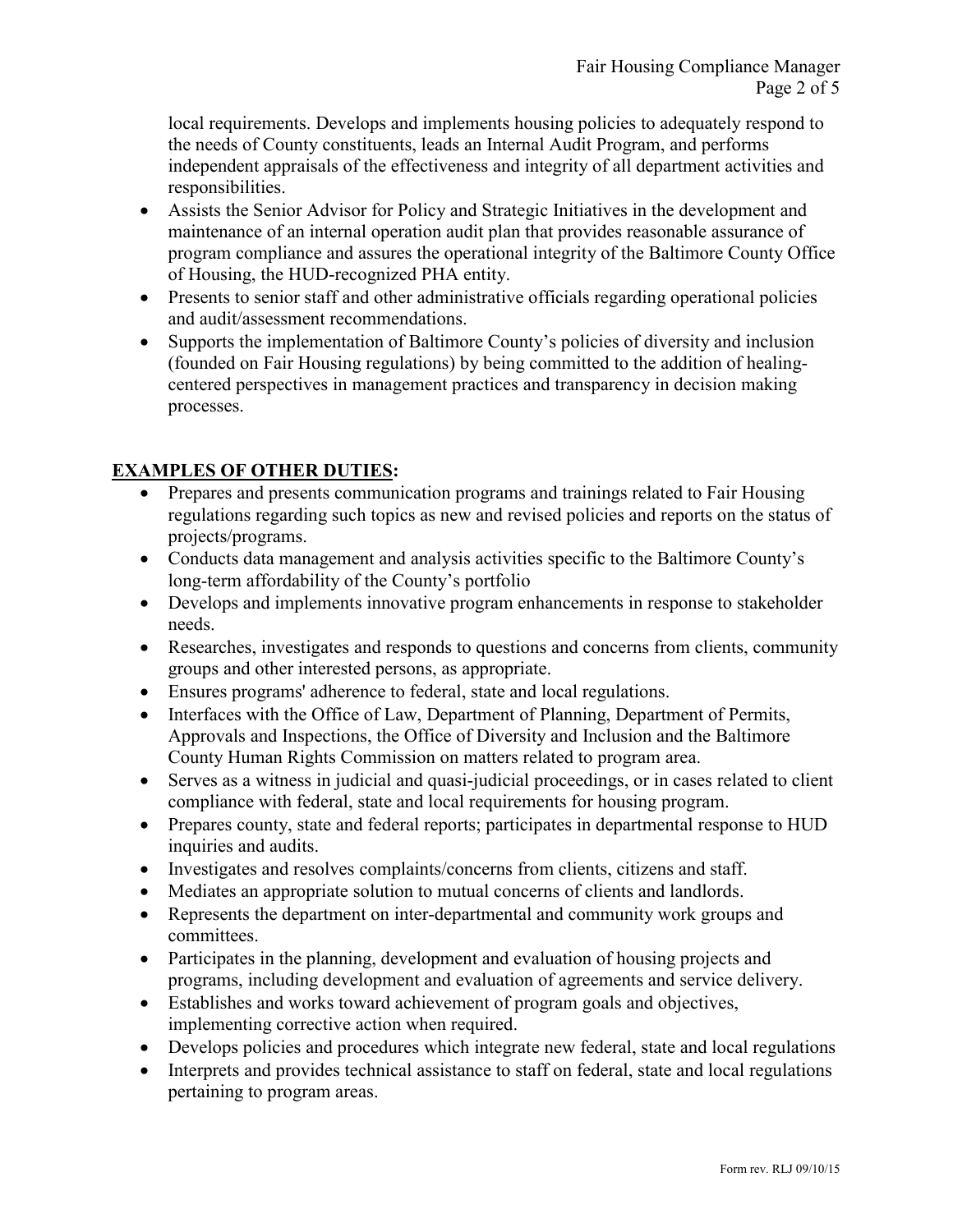- Analyzes program progress, and implements corrective action, when necessary.
- Perform other related duties as required.

NOTE: The duties and responsibilities listed above are for the purpose of determining a common set of minimum qualifications for all positions in this classification.

They may not include all of the duties of each position in this classification.

Each position in this classification may not be required to perform all of the duties listed.

#### **MINIMUM QUALIFICATIONS:**

#### **Education, Training, and Experience:**

Graduation from an accredited four-year college or university with a bachelor's degree in public administration, community development, sociology, psychology, or a related field. Advance degrees held in law, planning, or public administration is preferred. Candidates should possess seven (7) years of experience in the field of housing program administration, human services, HCVP, HOME, CDBG, tax credits, real estate and housing finance, homeownership, property management, including two years of supervisory experience. Moderate experience working with local and/or Federal government, non-profits, or development companies for the provision of affordable and accessible housing.

(Qualifying education beyond a bachelor's degree may be substituted on a year-for-year basis up to a maximum of four years for the required experience. Additional experience in Fair Housing regulations, policies and best practices may be substituted on a year-for-year basis up to a maximum of four years for the required education.)

#### **Knowledge, Skills, and Abilities:**

- Advanced knowledge of housing operations for multifamily portfolios
- Functional to advanced knowledge of housing finance with a focus on the creation and preservation of affordable housing
- Advanced knowledge of, and ability to interpret, implement and explain federal, state and local housing programs and/or relocation regulations and integrate such regulations into the planning, development and administration of public housing programs
- Extensive knowledge of the county's human services system and self-sufficiency resources available to DHCD clients
- Extensive knowledge of assigned housing program area
- Knowledge of ADA and Fair Housing regulations
- In-depth understanding of the issues involved with the client pool served
- Ability to establish and maintain effective, cooperative working relationships with public officials and other professionals in the residential, legal, business and human services communities
- Ability to effectively communicate both orally and in writing including public speaking
- Ability to negotiate, mediate and resolve conflicts
- Ability to assess needs, develop strategies and plans, implement policies and procedures and adjust changing priorities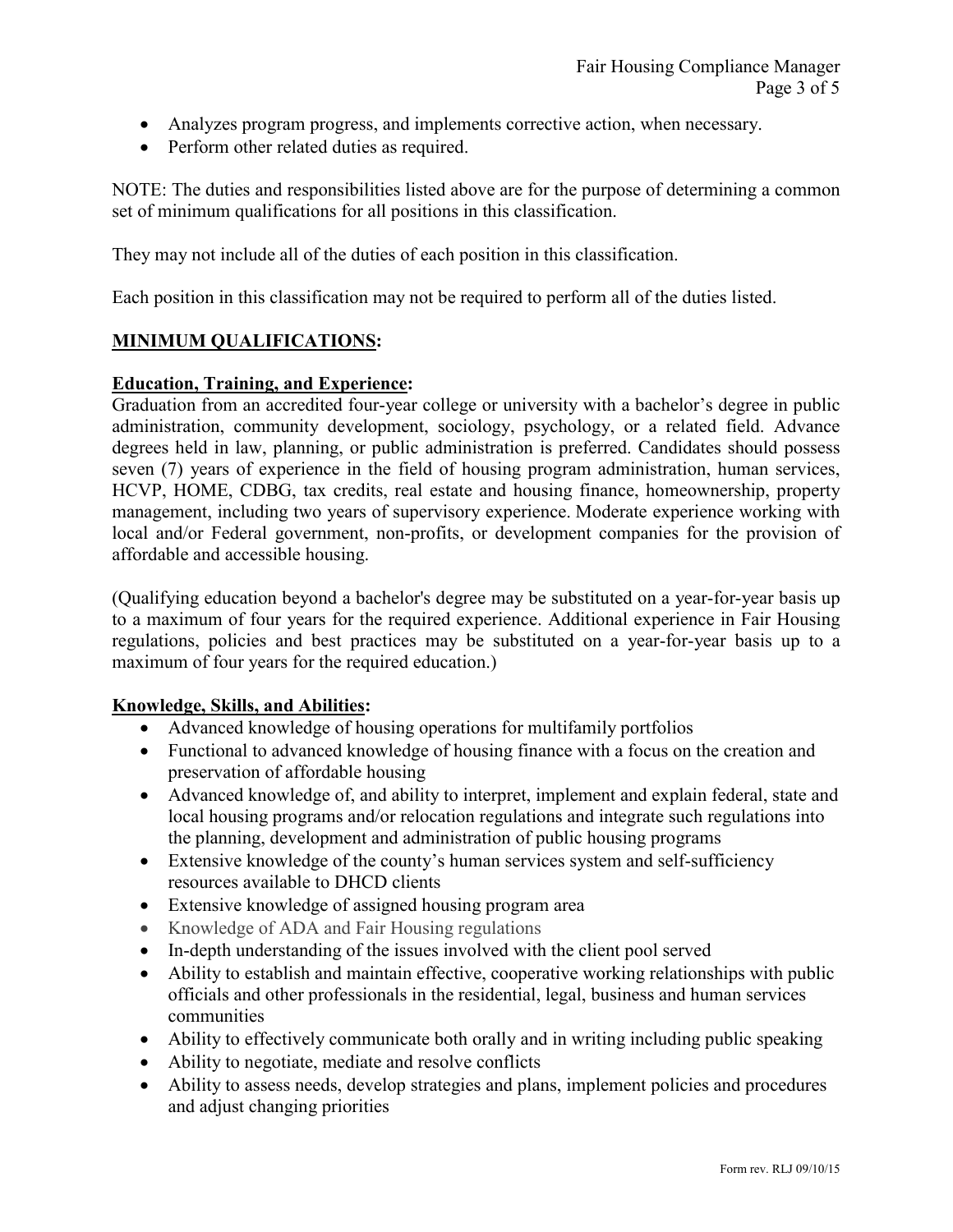- Ability to plan, organize, coordinate, assign and evaluate the work of professional and support staff in a complex, interactive work environment
- Ability to lead or work as part of a multi-disciplinary team, with members from DHCD, other human services agencies and non-profit groups
- Ability to analyze complex issues, anticipate and resolve problems and make precedentsetting decisions
- Ability to develop and present training sessions for governmental staff, landlords, clients, developers, community groups and the general public
- Ability to manage a variety of projects and meet deadlines

## **Licenses or Certificates:**

Certification in one or more of the following topics is preferable: Housing Quality Standards (HQS); Uniform Physical Conditions Standards (UPCS) Section 504, Fair Housing Public Housing Manager Housing Choice Voucher Occupancy Public Housing Occupancy Specialist/Senior Specialist Limited Income Housing Tax Credit Housing Credit Certified Professional- Specialist

## **Citizenship or Residency:**

Must be a citizen or legal resident of the United States of America at the time of employment.

# **CONDITIONS OF EMPLOYMENT:**

## **Physical and Environmental Conditions:**

The work of this classification is essentially sedentary but may include the operation of office equipment and occasional walking, standing, or other limited physical activities.

## **Pre-employment Physical Examination and Employment Background Investigation:**

Must be of good moral character and emotionally stable.

May be required to successfully complete a pre-employment physical examination, urine drug screen, and employment background investigation, including checks of criminal background, education, and fingerprints. All newly hired employees are required to be fully vaccinated against COVID-19 (two weeks after the last required dose) as a condition of employment or obtain approval of a medical or religious exemption prior to their start date. Proof of an exemption or vaccination status will be required during the pre-employment onboarding process. New employees who obtain an exemption from the vaccine mandate for medical or sincerely held religious beliefs will still be subject to the weekly testing requirement. Vaccinated employees and employees with a medical or religious exemption will complete the attestation online on their first day of employment or shortly thereafter.

May be required to complete an expanded background investigation, polygraph examination, and psychological examination.